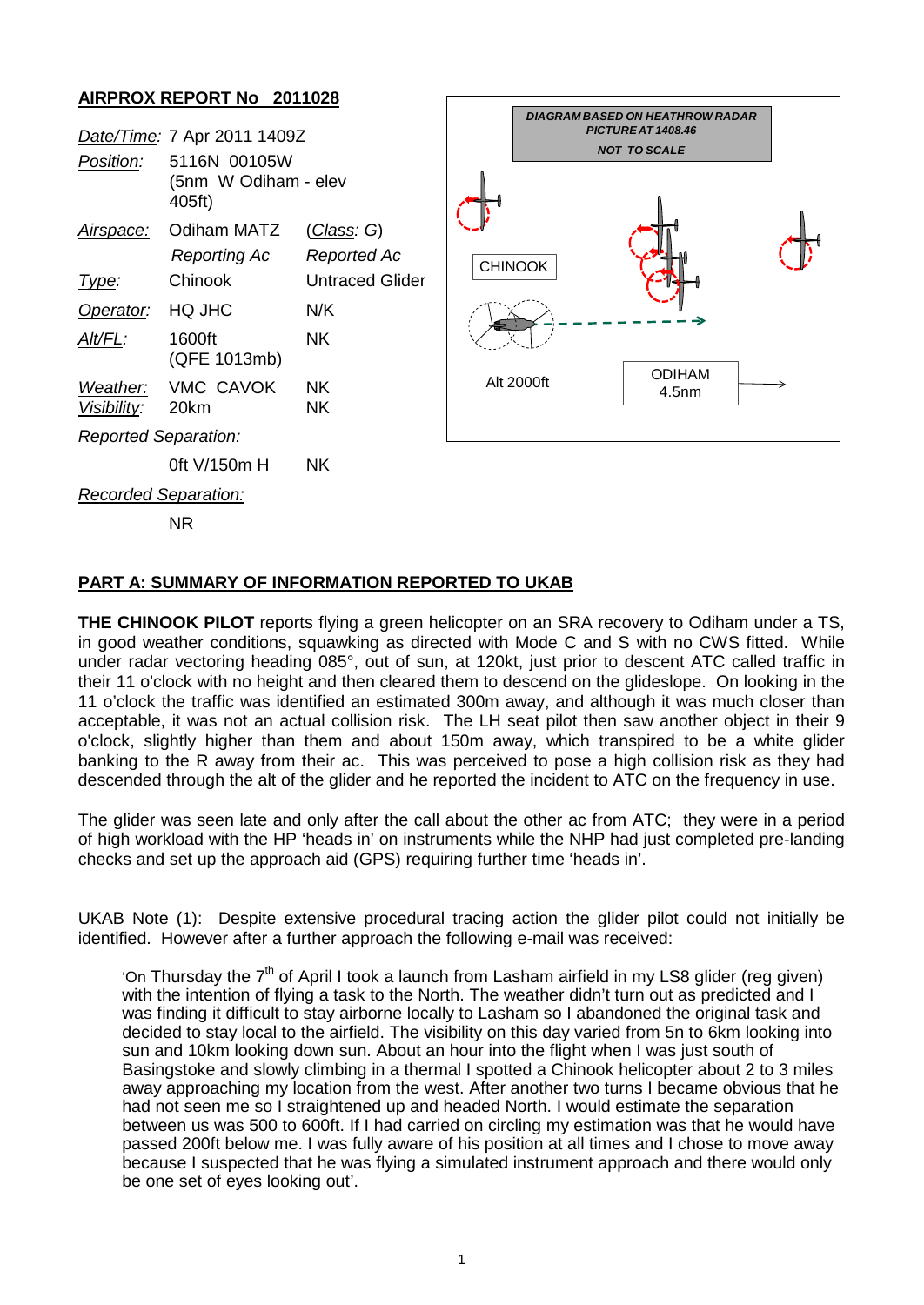The pilot did not say if there were any other gliders in the area as shown on the radar, nor if he was the closest glider to the Chinook. Further 'just S of Basingstoke', his reported position is about 6nm on the C/L for RW09 and about 1½ nm W of the reported incident position; it is therefore thought unlikely that he was the reported glider.

**The TD Controller** reported that he was training a UT controller on SRA when the Chinook was handed over from APP. Communication was established at 7.5nm final, about half a mile south of the CL. Conflicting traffic was seen at a range of 5 and a half miles final and half a mile N of the CL. The Chinook was converging with the CL while the glider continued to manoeuvre in the Chinook's 11 o'clock at about 2nm. Following the initial handover of the Chinook he instructed the UT controller to call the glider to the Chinook; the pilot acknowledged the traffic and continued as instructed. A few moments later, the pilot stated his intention to file an Airprox against the glider, later explaining that he thought the glider pilot was operating in an inappropriate area and displaying poor airmanship to the detriment of flight safety.

**HQ 1GP BM SM** reports that this Airprox occurred 4.5nm W of Odiham between a Chinook conducting an SRA in receipt of a TS from Odiham TD and an untraced glider.

Lasham airfield is a notified glider site approximately 4.5nm SW of Odiham, which has a mandatory military avoidance of 2nm radius up to 3000ft agl. The UK Mil LFHB contains a further warning that "*intensive gliding activity takes place within 5nm of Lasham*." The diagram below shows the local area.



The Chinook free-called Odiham APP at 1402:08 while 8nm WSW of Odiham, was identified and was placed on TS, reduced by APP, stating, "*reduced traffic information, you are entering an area of high traffic density with Lasham gliders*."

Although the Chinook requested a PAR for RW09, this was not available as the PAR was on maintenance; an SRA was offered and accepted.

At 1407:24 APP transferred control of the Chinook to Talkdown (TD), with comms being established at 1407:35 when the Chinook was 7nm out. TD was manned by a trainee and an experienced instructor. From 1407:35 until 1408:08 there was an almost continuous RT exchange between TD and the Chinook.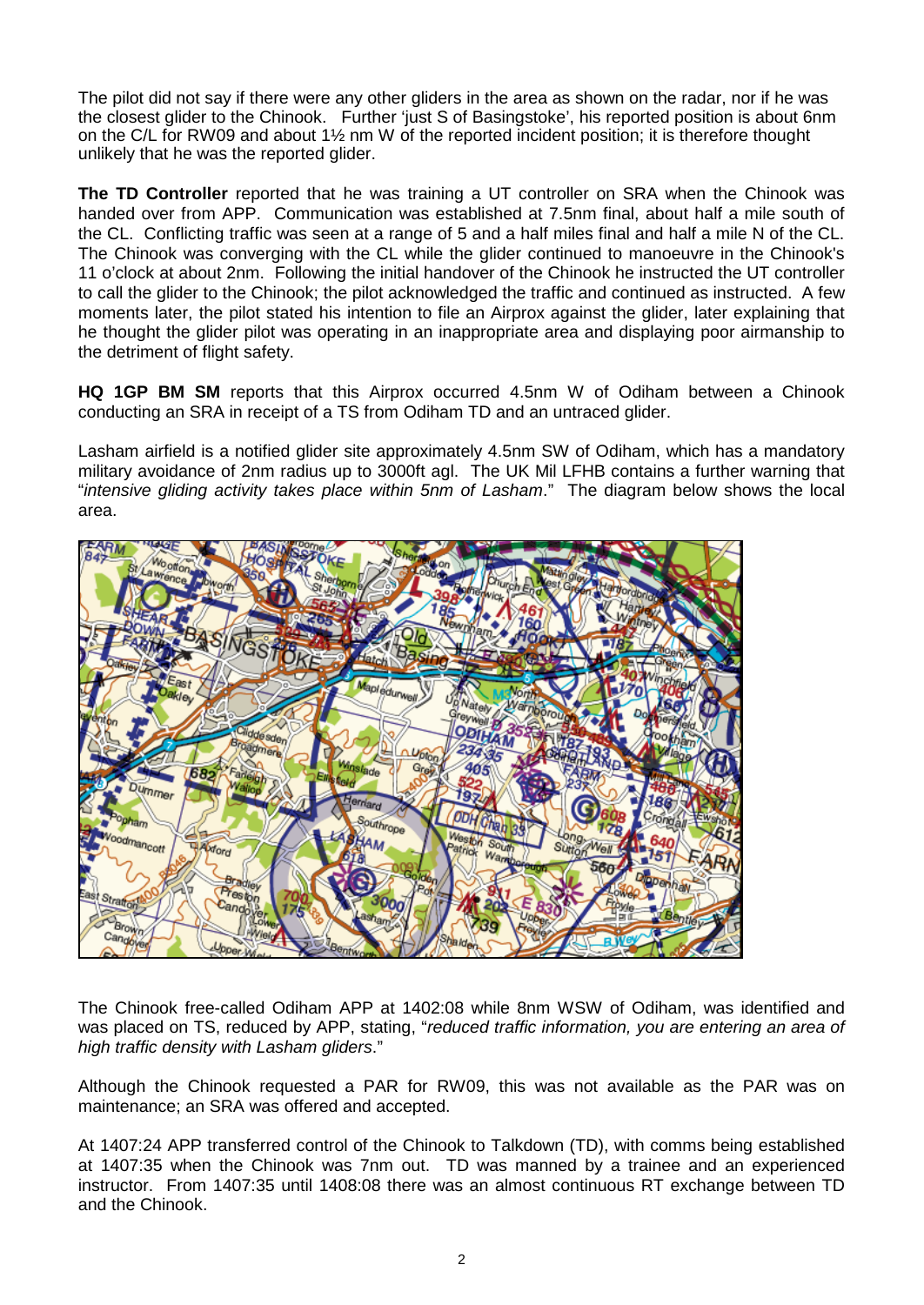At 1408:16, TD passed TI to the Chinook stating, "*traffic north-east, 1 mile, manoeuvring, no height information, possibly gliders"* and almost immediately, the pilot responded that they were visual with the traffic. At that point on the radar replay one primary-only contact can be seen 1nm NE of the Chinook, with 2 further intermittent primary contacts 1.5nm to the NE.

The radar replay shows that the CPA probably occurs at about 1408:37. At 1408:39, the next sweep of the radar after the CPA, there are 4 primary-only contacts almost directly N of the Chinook, the closest of which is just to the NW. Although the minimum separation cannot be measured, it is likely to accord with the Chinook pilot's report. Based upon the Chinook pilot's sighting report and their position on radar, the gliders were on, or just N of, the extended CL at about the same height as the Chinook within the instrument pattern.

The TD instructor reported that he instructed the U/T controller to call the glider to the Chinook; it is assumed that this prompt occurred between 1408:08 and the passing of TI at 1408:16. Given the RT exchange between TD and the Chinook in the 43sec after the initial call, 1408:08 would have been the first opportunity to pass TI. Moreover, the TD instructor correctly assessed that there was sufficient time to prompt TD to pass TI, before the delay became unacceptable. It is considered that that TI was passed by TD in a timely manner and enabled the crew to visually acquire at least one of the gliders operating in that area, 14sec before the CPA.

The operation of the gliders in such a constrained piece of airspace causes both technical and human problems. The lack of SSR in gliders and the ac construction makes them almost invisible to surveillance radars and it is impossible to identify the number of gliders operating in the area, thereby making it impossible for ATC to pass anything more informative than generic TI. Furthermore, there is a risk for the aircrew that, given the difficulty in visually acquiring gliders, once they have sighted one glider, the human eye will focus on that for a short period and exclude other objects, thereby reducing the time available to visually acquire any other targets.

Notwithstanding that the gliders were operating within Class G airspace, their position close to the RW approach path of a busy airfield at about the same alt as the glidepath is not considered good airmanship.

This Airprox involved a late sighting of the gliders by the Chinook crew at a time of high cockpit workload. A contributory factor was that the gliders chose to operate, inside the MATZ, close to the Odiham instrument pattern.

BM SM Spt recommends that Odiham continue to engage with the local flying community to develop awareness of their operations.

UKAB NOTE (2): The recording of the Heathrow radar shows the Chinook throughout as described by in the HQ 1 GP BM SM report. There are multiple primary only intermittent contacts, presumed to be gliders, manoeuvring just to the N of the Odiham RW09 C/L.

**HQ JHC** comments that the comments by HQ 1 GP BM SM are fully supported. The poor airmanship displayed by the glider pilots who chose to operate on the extended centreline of a busy airfield at around the same altitude as the glide path, undoubtedly made an Airprox much more likely to happen. The lack of SSR in gliders has been highlighted, alongside the glider's construction, as making them difficult to see on surveillance radars and by the human eye (especially when scanning for several ac at once).

HQ JHC considers that a mid-air collision with a glider or light coloured small ac is a very significant risk. This Airprox indicates that the local gliding community is probably not fully cognisant of the flying operations at RAF Odiham and/or that the risk acceptance differs between the gliding community and other aviators.